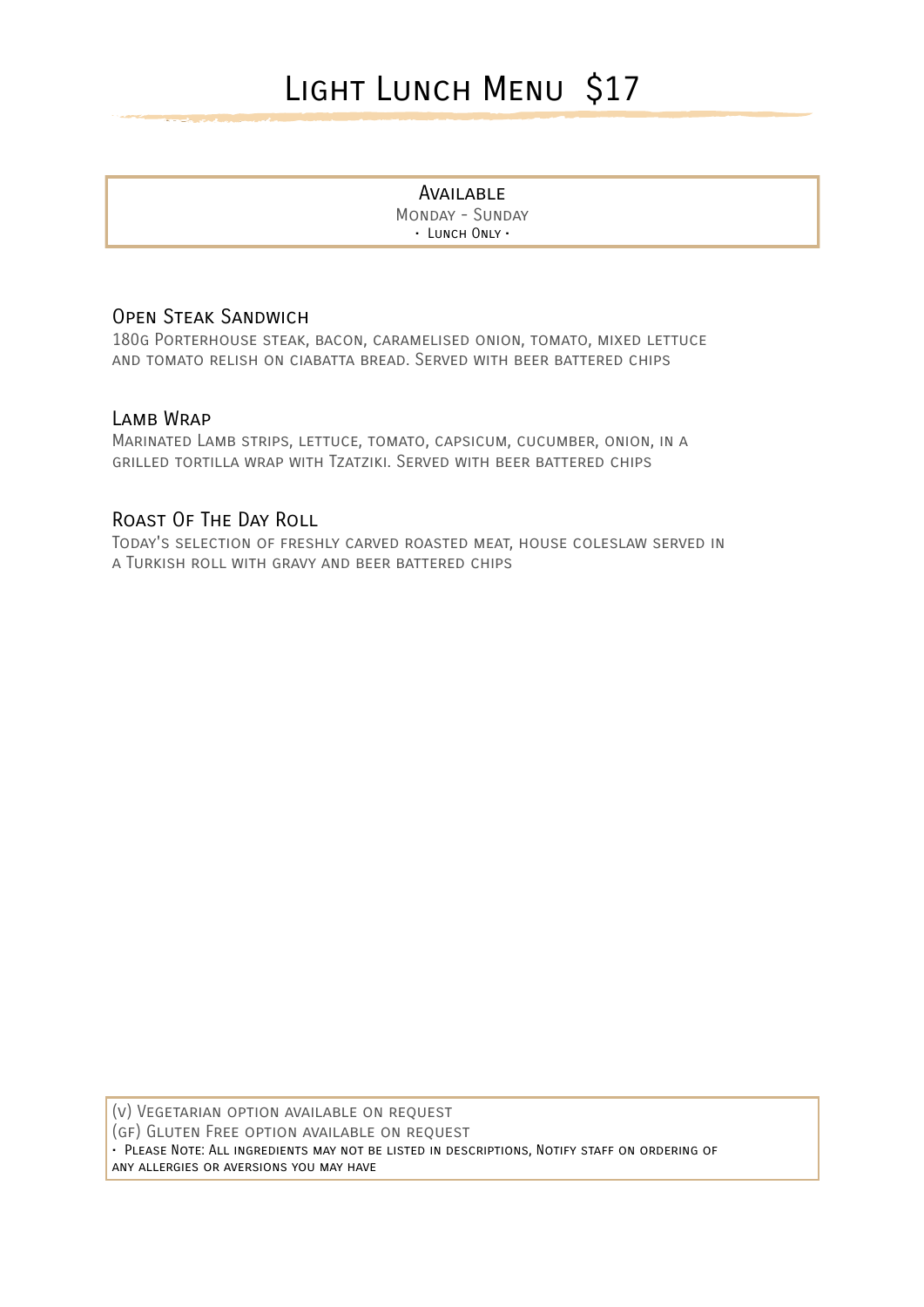## **STARTERS**

| <b>O</b> SOUP OF THE DAY<br>ALL OUR SOUPS ARE HOUSEMADE USING MARKET FRESH INGREDIENTS                                     | \$8  |
|----------------------------------------------------------------------------------------------------------------------------|------|
| <b>O</b> HOUSEMADE GARLIC BREAD<br>THREE PIECES OF THICK CRUSTY BREAD TOPPED WITH GARLIC BUTTER<br>· ADD CHEESE \$2        | \$8  |
| <b>ASIAN STYLE CRAB CAKES</b><br>FOUR PIECES OF CRAB CAKES SERVED WITH SWEET MAYONNAISE                                    | \$16 |
| <b>DUCK AND PLUM SPRING ROLLS</b><br>THREE PIECES SERVED WITH SWEET CHILLI AND SOY SAUCE                                   | \$16 |
| <b>CHICKEN SATAY SKEWERS</b><br>THREE PIECES OF CHICKEN SATAY SKEWERS, TOPPED WITH SATAY SAUCE.<br><b>CONTAINS PEANUTS</b> | \$17 |
| <b>TEMPURA SCALLOPS</b><br>FOUR SCALLOPS SERVED WITH JAPANESE MAYONNAISE                                                   | \$17 |
| <b>@ DRUNKEN MUSSELS</b><br>STEAMED IN WHITE WINE WITH GARLIC, THYME AND NAPOLI SAUCE. SERVED WITH<br><b>TOASTED BREAD</b> | \$19 |

## **SALADS**

| <b>G</b> FLASH FRIED LEMON PEPPER SQUID SALAD<br>LEMON PEPPER SQUID TOSSED WITH ROCKET SALAD, GRILLED CHERRY TOMATOES,<br>SPANISH ONION AND PARMESAN CHEESE. SERVED WITH GARLIC AIOLI AND LEMON<br>. GLUTEN FREE ON REQUEST                                                                           | \$28 |
|-------------------------------------------------------------------------------------------------------------------------------------------------------------------------------------------------------------------------------------------------------------------------------------------------------|------|
| <b>O G</b> HONEY ROASTED PUMPKIN SALAD<br>HONEY ROASTED PUMPKIN AND BEETROOT SERVED WITH CHERRY TOMATOES, BABY<br>SPINACH, FETA CHEESE, WALNUTS, CUCUMBER & OUR HONEY MUSTARD DRESSING<br>- ADD - GRILLED CHICKEN \$5 ADD - PRAWNS \$6 ADD - LAMB \$7 ADD - BEEF \$5<br><b>GLUTEN FREE ON REQUEST</b> | S25. |

(vo) Vegetarian option available on request (gf) Gluten Free option available on request • Please Note: All ingredients may not be listed in descriptions, Notify staff on ordering of any allergies or aversions you may have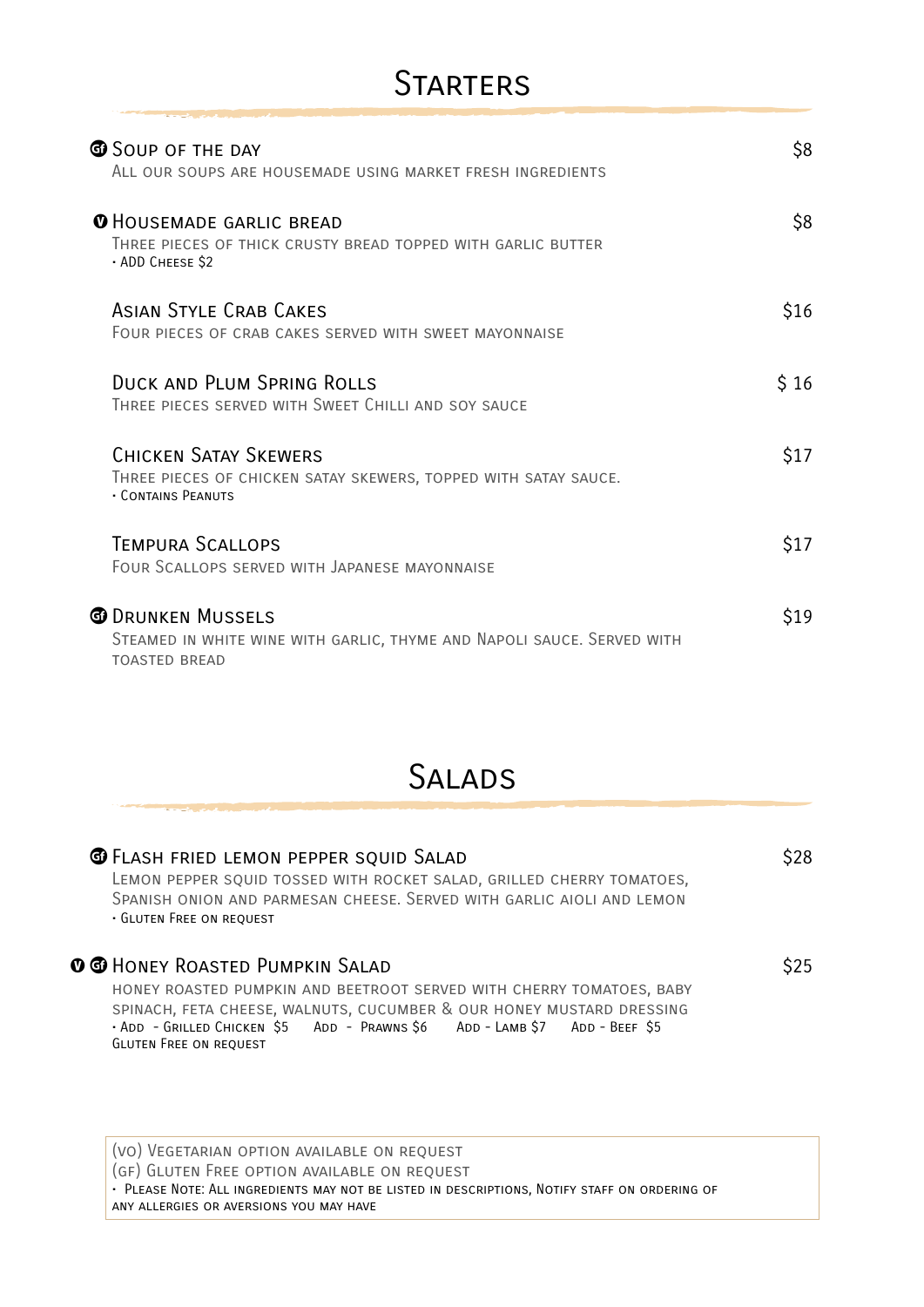# Main Course

| <b>ASIAN STYLE PORK BELLY</b><br>SERVED WITH MASH POTATO AND BOK CHOY, WITH A SPICY PLUM SAUCE                                                                                              | \$29 |
|---------------------------------------------------------------------------------------------------------------------------------------------------------------------------------------------|------|
| <b>@</b> Chicken Scallopini<br>THIGH FILLETS WITH MUSHROOM AND BACON IN A CREAMY WHITE WINE SAUCE SERVED<br>WITH MASH POTATO AND BROCCOLINI                                                 | \$28 |
| <b>TRADITIONAL NASI GORENG</b><br>TRADITIONAL INDONESIAN RICE DISH WITH CHICKEN SATAY, PRAWNS, SPRING ONION<br>AND AUTHENTIC SAUCE FINISHED WITH FRIED EGG AND SHALLOTS                     | \$28 |
| <b>CHICKEN SCHNITZEL</b><br>FRESHLY CRUMBED CHICKEN BREAST WITH GRAVY AND SERVED WITH EITHER CHIPS AND<br><b>SALAD OR VEGETABLES</b>                                                        | \$25 |
| <b>GETWICE COOKED LAMB SHOULDER</b><br>:SLOW COOKED LAMB SHOULDER WITH RATATOUILLE. SERVED WITH MASH POTATO AND<br>BROCCOLINI. FINISHED WITH LAMB JUS AND SWEET POTATO CRISP:               | \$29 |
| <b>CHICKEN PARMIGIANA</b><br>CRISP CRUMBED CHICKEN BREAST TOPPED WITH NAPOLI SAUCE, HAM, MOZZARELLA<br>CHEESE AND SERVED WITH EITHER CHIPS AND SALAD OR VEGETABLES                          | \$26 |
| <b>@</b> ROAST OF THE DAY<br>SERVED WITH SEASONAL VEGETABLES AND GRAVY                                                                                                                      | \$26 |
| <b>CHICKEN SUPREME</b><br>STUFFED WITH CAMEMBERT CHEESE, SPINACH & SUN DRIED TOMATO. SERVED WITH<br>MASH, BROCCOLINI AND TOPPED WITH MUSHROOM SAUCE                                         | \$29 |
| <b>AMERICAN PORK RIBS</b><br>PORK RIBS SERVED WITH HOUSE MADE AMERICAN SAUCE, COLESLAW AND BEER<br>BATTERED POTATO WEDGES                                                                   | \$32 |
| <b>@</b> GARLIC AND HERB LAMB CUTLETS<br>MARINATED GRILLED LAMB CUTLETS SERVED WITH MASH POTATO, BROCCOLINI, CHERRY<br>TOMATO AND TOPPED WITH RED WINE JUS                                  | \$36 |
| <b>CO</b> CURRY OF THE DAY<br>HOMEMADE CURRY OF THE DAY SERVED WITH STEAMED JASMINE RICE, VEGETABLES<br>AND CHUTNEY                                                                         | \$28 |
| (v) VEGETARIAN OPTION AVAILABLE ON REQUEST<br>(GF) GLUTEN FREE OPTION AVAILABLE ON REQUEST<br>- PLEASE NOTE: ALL INGREDIENTS MAY NOT BE LISTED IN DESCRIPTIONS, NOTIFY STAFF ON ORDERING OF |      |

any allergies or aversions you may have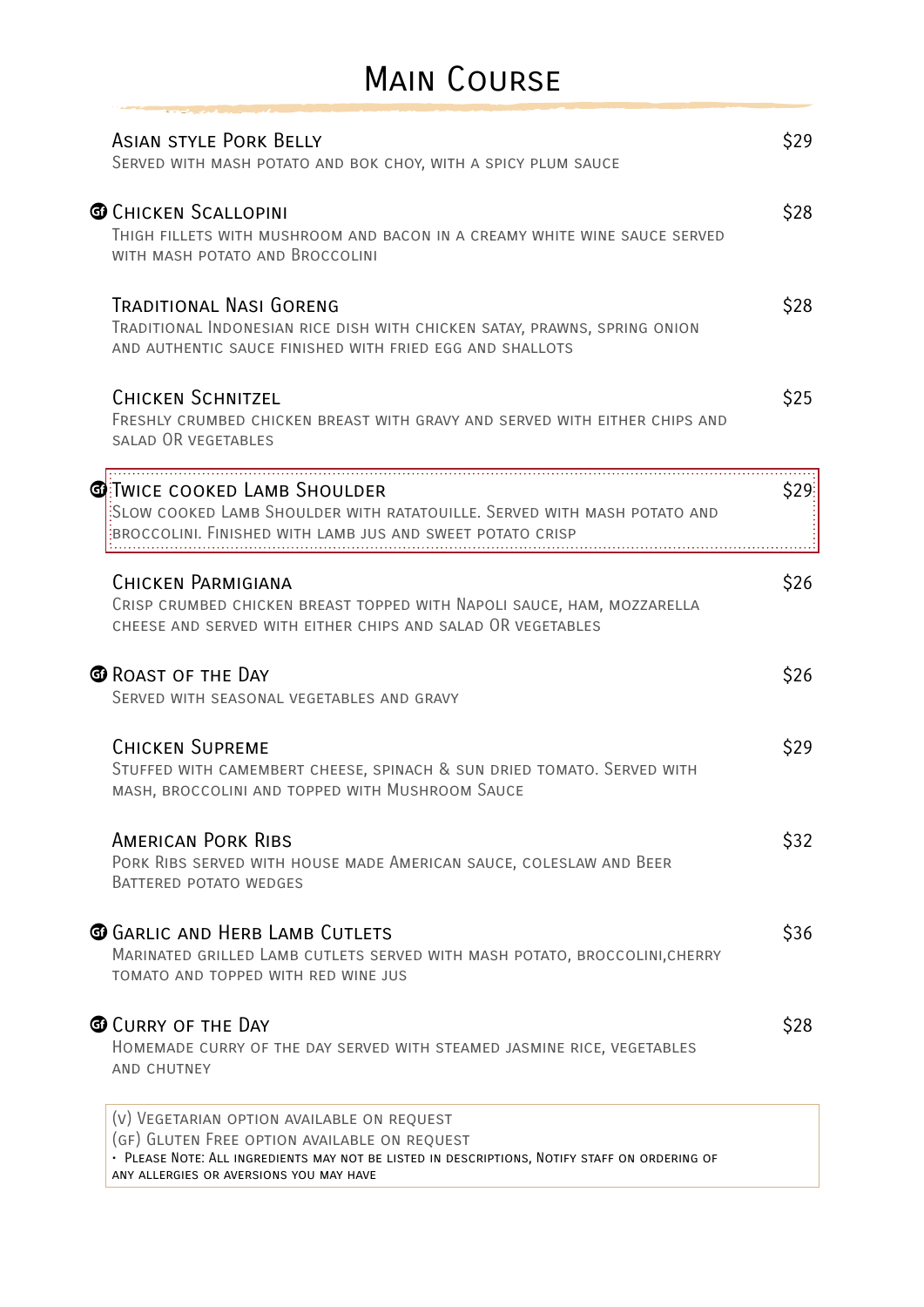## **BURGERS**

| <b>BUFFALO CHICKEN BURGER</b><br>GRILLED CHICKEN TENDERLOIN TOSSED IN BUFFALO SAUCE, AMERICAN CHEDDAR,<br>COLESLAW, SLICED PICKLES AND RANCH SAUCE IN A TOASTED BRIOCHE BUN. SERVED<br>WITH CRISPY ONION RINGS AND BEER BATTERED CHIPS | \$25 |
|----------------------------------------------------------------------------------------------------------------------------------------------------------------------------------------------------------------------------------------|------|
| <b>SMOKED BEEF BRISKET BURGER</b><br>SLOW COOKED BEEF BRISKET WITH CARAMELISED ONION, AMERICAN CHEDDAR, OAK<br>LETTUCE AND CHIPOTLE MAYONNAISE IN A TOASTED BRIOCHE BUN. SERVED WITH BEER<br><b>BATTERED CHIPS</b>                     | \$27 |
| <b>CHAR GRILLED STEAK</b>                                                                                                                                                                                                              |      |
| <b>O</b> PRIME PORTERHOUSE<br>300G GRASS FED PREMIUM CUT PORTERHOUSE, CHAR GRILLED TO YOUR LIKING,<br>SERVED WITH FITHER BEER BATTERED CHIPS AND SALAD OR VEGETABLES                                                                   | \$43 |
| <b>@ ANGUS SCOTCH FILLET</b><br>300G GRASS FED PORTLAND SCOTCH FILLET, CHAR GRILLED TO YOUR LIKING, SERVED<br>WITH EITHER BEER BATTERED CHIPS AND SALAD OR VEGETABLES                                                                  | \$46 |
|                                                                                                                                                                                                                                        |      |

#### Sauces & Reductions -

Gravy, Mushroom, red wine jus, pepper, garlic butter, bernaise, hollandaise SURF & TURF SAUCE - ADD \$6

*<u>Common Common Common Common Common Common Common Common Common Common Common Common Common Common Common Common Common Common Common Common Common Common Common Common Common Common Co*</u>

## **SEAFOOD**

| $\bigoplus$ Fish of the Day<br>PLEASE ASK OUR FRIENDLY STAFF OR SEE SPECIALS FOR MORE INFORMATION                                                                              | \$29 |
|--------------------------------------------------------------------------------------------------------------------------------------------------------------------------------|------|
| <b>@</b> ATLANTIC SALMON<br>SERVED WITH MASHED POTATO AND BROCCOLINI, TOPPED WITH HOLLANDAISE SAUCE                                                                            | \$29 |
| <b>BEER BATTERED FLATHEAD FILLETS</b><br>CRISP BEER BATTERED FLATHEAD FILLETS SERVED WITH HOUSEMADE TARTARE SAUCE.<br>SERVED WITH BEER BATTERED CHIPS, SALAD AND A LEMON WEDGE | \$28 |
| <b>@</b> Grilled Flathead Fillets<br>GRILLED FLATHEAD SERVED WITH HOUSEMADE TARTARE SAUCE. SERVED WITH BEER<br>BATTERED CHIPS, SALAD AND A LEMON WEDGE                         | \$28 |
| (V) VEGETARIAN OPTION AVAILABLE ON REQUEST                                                                                                                                     |      |

(gf) Gluten Free option available on request • Please Note: All ingredients may not be listed in descriptions, Notify staff on ordering of any allergies or aversions you may have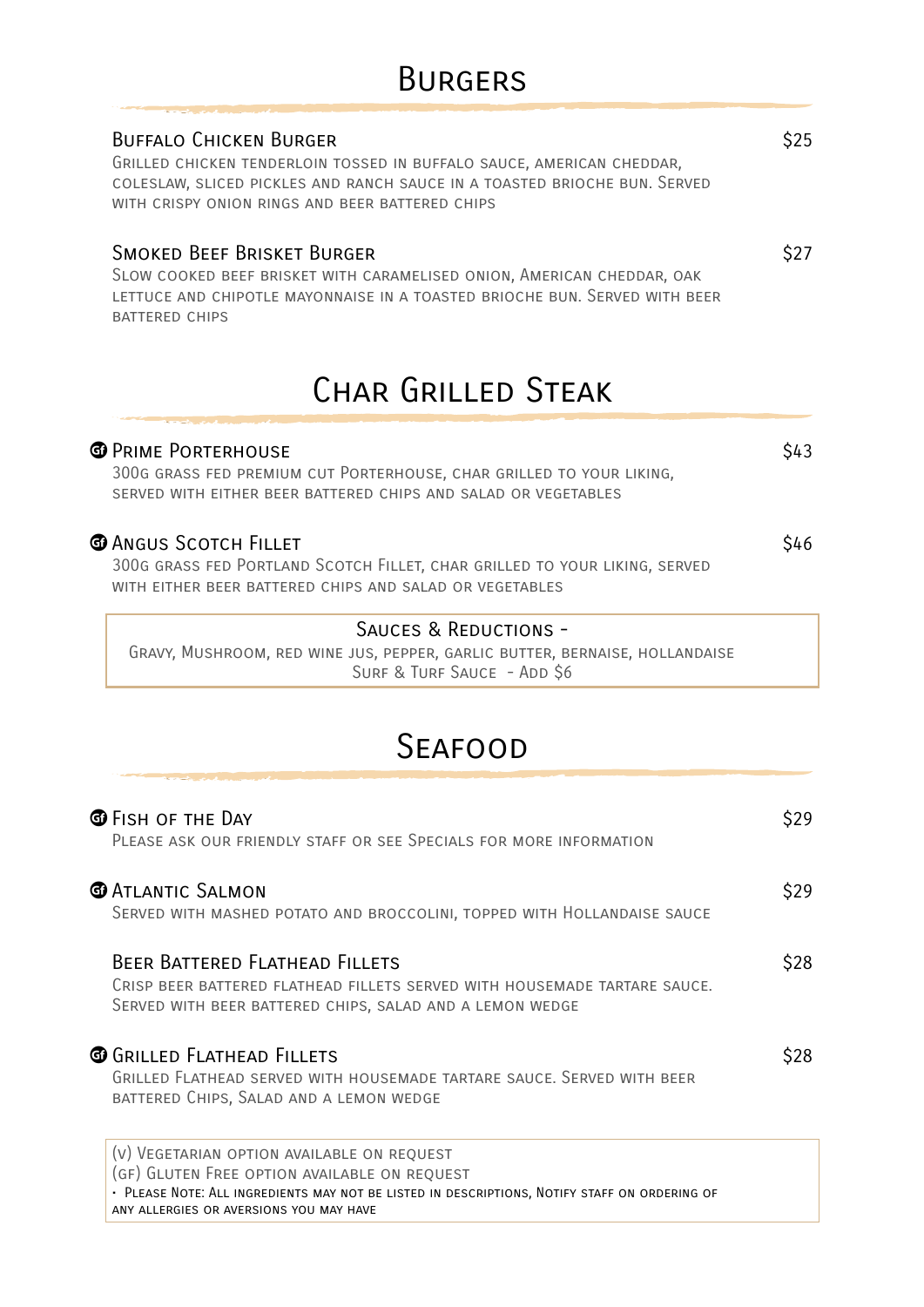## PASTA AND RISOTTO

| <b>@ ASIAN STIR FRY</b><br>HOKKIEN NOODLES TOSSED WITH ASIAN VEGETABLES, CASHEW NUTS, SWEET CHILI AND<br>SOY SAUCE TOPPED WITH FRIED SHALLOTS<br>· ADD - GRILLED CHICKEN \$5 ADD - PRAWNS\$6<br>ADD - LAMB \$7 ADD - BEEF \$5                                                                                           | S26  |
|-------------------------------------------------------------------------------------------------------------------------------------------------------------------------------------------------------------------------------------------------------------------------------------------------------------------------|------|
| PESCATORE LINGUINE<br>AN ITALIAN STYLE DISH WITH PAN FRIED PRAWNS, MUSSELS, SALMON, CALAMARI,<br>CHERRY TOMATOES, BASIL AND EXTRA VIRGIN OLIVE OIL TOSSED IN LINGUINE PASTA<br>AND FINISHED WITH GRATED PARMESAN CHEESE                                                                                                 | S32  |
| $\mathbf 0$ <b>G</b> Mediterranean Vegetarian Risotto<br>ROASTED ONION, GARLIC OLIVES, ZUCCHINI, CAPSICUM, CHERRY TOMATO, SPINACH<br>AND THYME WITH A CREAMY NAPOLI SAUCE. FINISHED WITH PARMESAN CHEESE<br>- ADD - GRILLED CHICKEN \$5 ADD - PRAWNS \$6 ADD - LAMB \$7 ADD - BEEF \$5<br><b>GLUTEN FREE ON REQUEST</b> | \$25 |
| <b>CREAMY PESTO CHICKEN GNOCCHI</b><br>PAN FRIED GNOCCHI SERVED WITH CHICKEN, CHERRY TOMATOES AND SPINACH IN A<br>CREAMY PESTO SAUCE. TOPPED WITH PARMESAN CHEESE.                                                                                                                                                      | S26  |

# **SIDE DISHES**

| BOWL OF BEER BATTERED CHIPS OR ONION RINGS  | \$5 |
|---------------------------------------------|-----|
| BOWL OF GARDEN SALAD OR SEASONAL VEGETABLES | \$6 |
| <b>BOWL OF POTATO WEDGES</b>                | \$7 |
| BOWL OF ROCKET SALAD WITH PARMESAN CHEESE   | \$7 |
| BOWL OF MASH POTATO OR COLESLAW             | \$6 |

# $KIDS - $12$

All kids up to the age 12 years of Age. Include free ice cream. Meals are served with chips or vegetables only. excluding roast

#### **E** ROAST OF THE DAY

#### Cheese Burger

Served with seasonal vegetables and gravy

## *G* BATTERED OR GRILLED FISH

Chicken Nuggets

Linguine Carbonara

Chicken Parmigiana

(v) Vegetarian option available on request (gf) Gluten Free option available on request • Please Note: All ingredients may not be listed in descriptions, Notify staff on ordering of any allergies or aversions you may have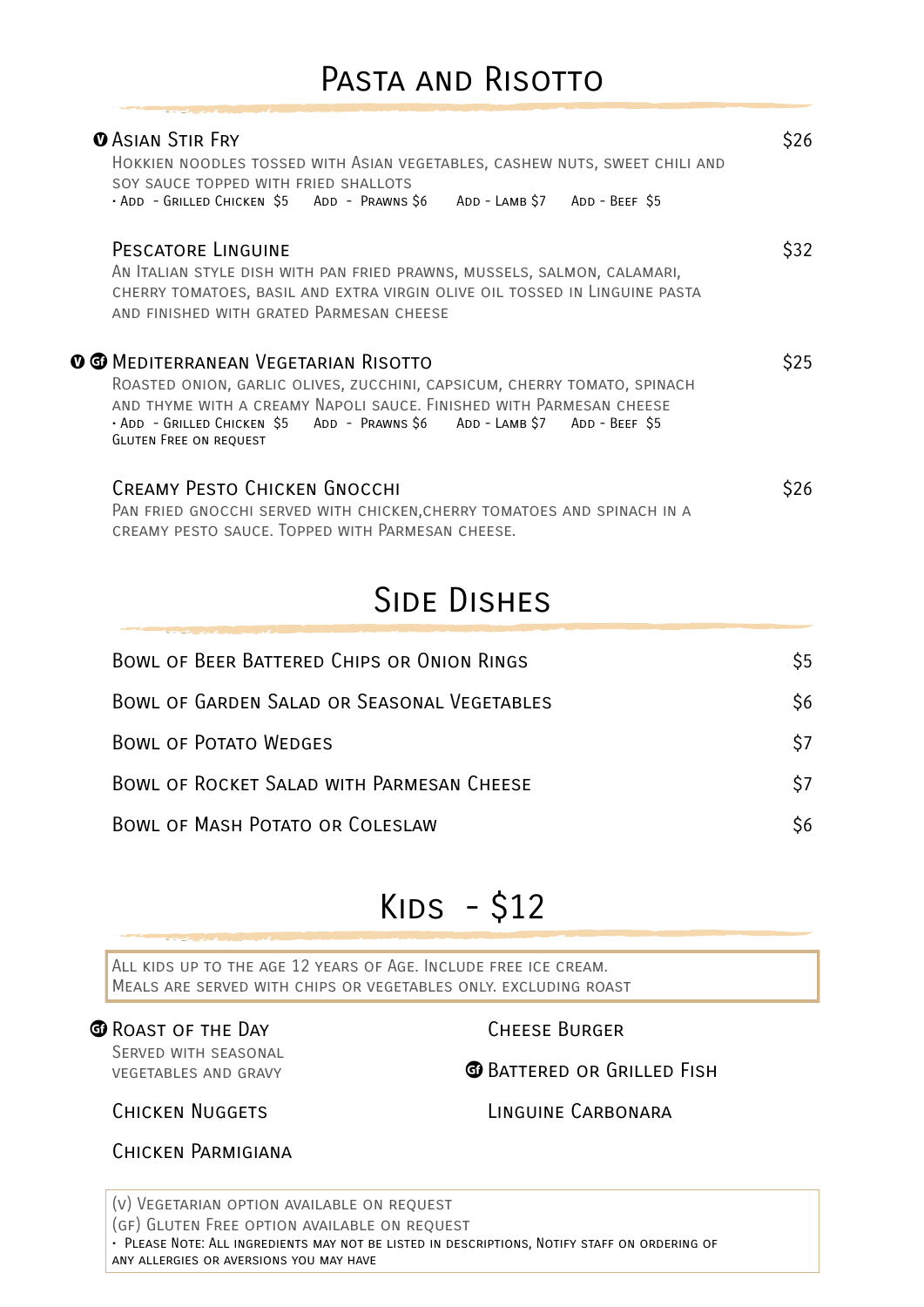# Seniors' Menu

| SOUP OF THE DAY                                                                                                                                                                                                         | \$4  |
|-------------------------------------------------------------------------------------------------------------------------------------------------------------------------------------------------------------------------|------|
| <b>@</b> ROAST OF THE DAY<br>SERVED WITH SEASONAL VEGETABLES AND GRAVY                                                                                                                                                  | \$17 |
| <b>@</b> Grilled or Battered Flathead Fillets<br>SERVED WITH HOUSEMADE TARTARE SAUCE, BEER BATTERED CHIPS & SALAD<br>· GLUTEN FREE ON REQUEST                                                                           | \$17 |
| <b>CHICKEN SCHNITZEL</b><br>SERVED WITH GRAVY AND SERVED WITH EITHER CHIPS AND SALAD OR VEGETABLES                                                                                                                      | \$17 |
| <b>CHICKEN PARMIGIANA</b><br>CRISP CRUMBED CHICKEN BREAST TOPPED WITH NAPOLI SAUCE, HAM, MOZZARELLA<br>CHEESE AND SERVED WITH EITHER CHIPS AND SALAD OR VEGETABLES                                                      | \$17 |
| <b>CURRY OF THE DAY</b><br>HOMEMADE CURRY OF THE DAY SERVED WITH STEAMED JASMINE RICE, CHUTNEY,<br>YOGHURT AND A POPPADUM                                                                                               | \$17 |
| <b>@</b> Mediterranean Vegetable Risotto<br>ROASTED ONION, GARLIC OLIVES, ZUCCHINI, CAPSICUM, CHERRY TOMATO, SPINACH<br>AND THYME WITH A CREAMY NAPOLI SAUCE. FINISHED WITH PARMESAN CHEESE<br>· GLUTEN FREE ON REQUEST | \$17 |
| <b>O</b> STIR FRY<br>HOKKIEN NOODLES TOSSED WITH ASIAN VEGETABLES, CASHEW NUTS, SWEET CHILI AND<br>SOY SAUCE TOPPED WITH FRIED SHALLOTS<br>- ADD - GRILLED CHICKEN \$4 ADD - PRAWNS \$5 ADD - LAMB \$5 ADD - BEEF \$4   | \$17 |

# Seniors' Upgrade Menu

| <b>180G PORTERHOUSE STEAK</b><br>180G GRASS FED PREMIUM CUT PORTERHOUSE, CHAR GRILLED TO YOUR LIKING,<br>SERVED WITH EITHER BEER BATTERED CHIPS AND SALAD OR VEGETABLES | \$22 |
|-------------------------------------------------------------------------------------------------------------------------------------------------------------------------|------|
| <b>C</b> LAMB SHOULDER<br>SLOW COOKED LAMB SHOULDER WITH RATATOUILLE SERVED WITH MASH POTATO                                                                            | \$20 |
| CRUMBED SEAFOOD BASKET<br>CRUMBED CALAMARI, SCALLOPS, PRAWNS AND BATTERED FISH SERVED WITH CHIPS,<br>SALAD & HOUSE MADE TARTARE SAUCE                                   | \$20 |
| <b>C</b> SALMON FILLET<br>GRILLED SALMON FILLET WITH SERVED WITH MASHED POTATO AND BROCCOLINI,<br>TOPPED WITH HOLLANDAISE SAUCE                                         | \$20 |
| (V) VEGETARIAN OPTION AVAILABLE ON REQUEST<br>[편집] 2012년 1월 1일 : 1월 1일 : 1월 1일 : 1월 1일 : 1월 1일 : 1월 1일 : 1월 1일 : 1월 1일 : 1월 1일 : 1월 1일 : 1월 1일 : 1월 1일 : 1월 1           |      |

(gf) Gluten Free option available on request • Please Note: All ingredients may not be listed in descriptions, Notify staff on ordering of any allergies or aversions you may have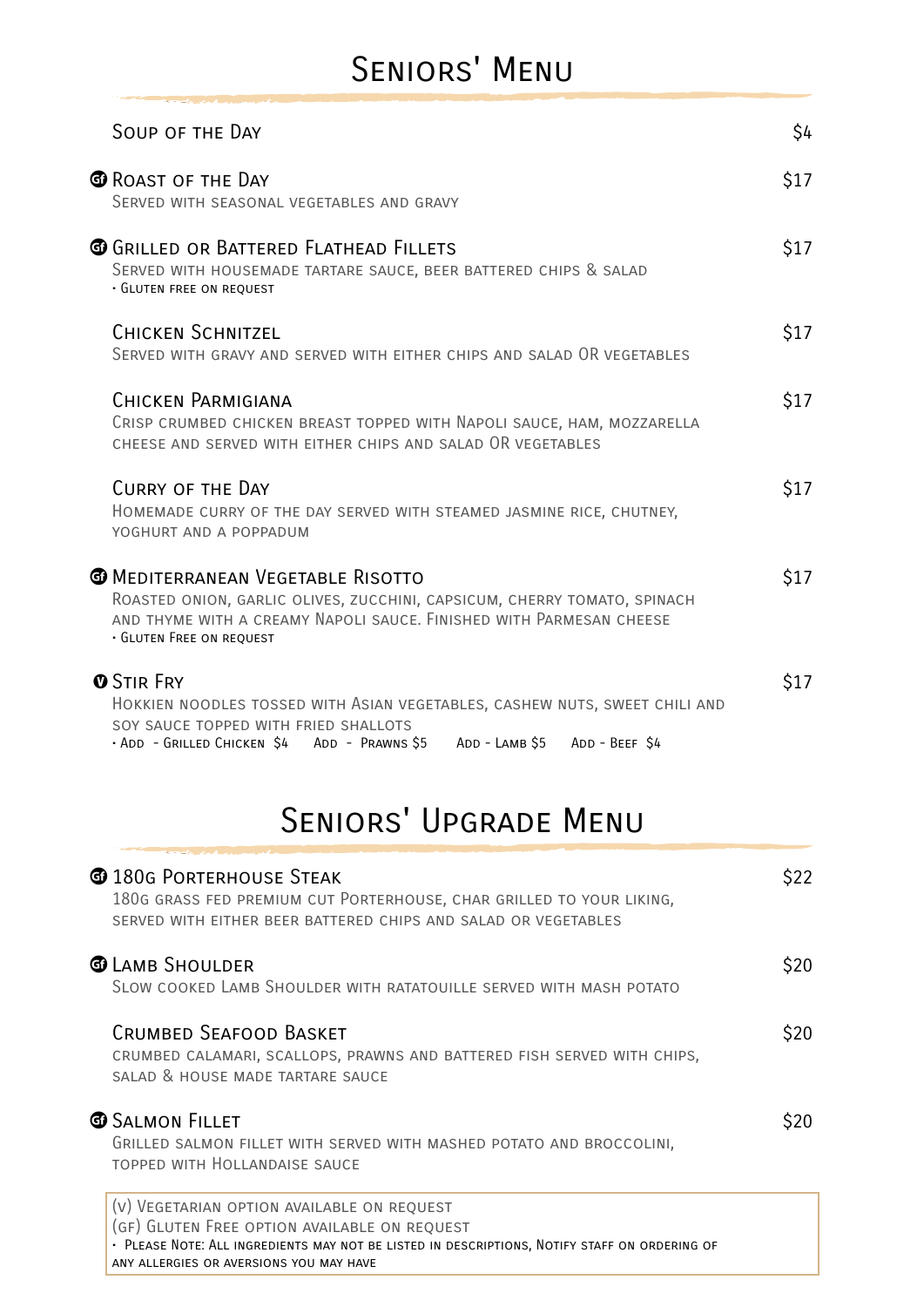## Desserts & Afters

| <b>STICKY DATE PUDDING</b><br>SERVED WITH A WARM BUTTERSCOTCH SAUCE AND VANILLA ICE CREAM                                                  | \$9 |
|--------------------------------------------------------------------------------------------------------------------------------------------|-----|
| PAVLOVA<br>SERVED WITH MIXED BERRY COMPOTE, DOUBLE CREAM AND PASSIONFRUIT COULI                                                            | \$9 |
| HOUSEMADE APPLE AND PEAR CRUMBLE<br>SERVED WITH PISTACHIO ICE CREAM                                                                        | \$9 |
| AFFOGATO<br>SINGLE SCOOP OF CREAMY VANILLA ICE CREAM SERVED WITH ESPRESSO COFFEE<br>· ADD YOUR CHOICE LIQUEUR EXTRA \$5                    | \$9 |
| ICE CREAM AND TOPPING<br>3 SCOOPS OF CREAMY VANILLA ICE CREAM WITH YOUR CHOICE OF<br>· CHOCOLATE, STRAWBERRY OR CARAMEL TOPPING            | \$6 |
| TODAY'S CAKE OF THE DAY SPECIAL<br>PLEASE CHECK OUR DAILY SPECIALS MENU OR ASK OUR WAIT STAFF FOR OUR DESSERT<br><b>SPECIAL OF THE DAY</b> |     |

# SENIOR DESSERTS

#### Seniors' Dessert of the Day - \$4

Served with double cream • Please Ask our Friendly staff for more information

#### SENIOR ICE CREAM  $$4$

2 scoops of vanilla ice cream with your choice of • chocolate, strawberry or caramel topping

## Dessert Wines

#### $\sim$  Moores Hill CGR - Bottle \$45.

375 ml Bottle Late Harvest Riesling Tamar Valley, TAS • Manager's selection

## DEEN VAT 5 BOTRYTIS SEMILLON GLASS \$9| BOTTLE \$36

90ml Glass - 375ml Bottle - Late Harvest - NSW